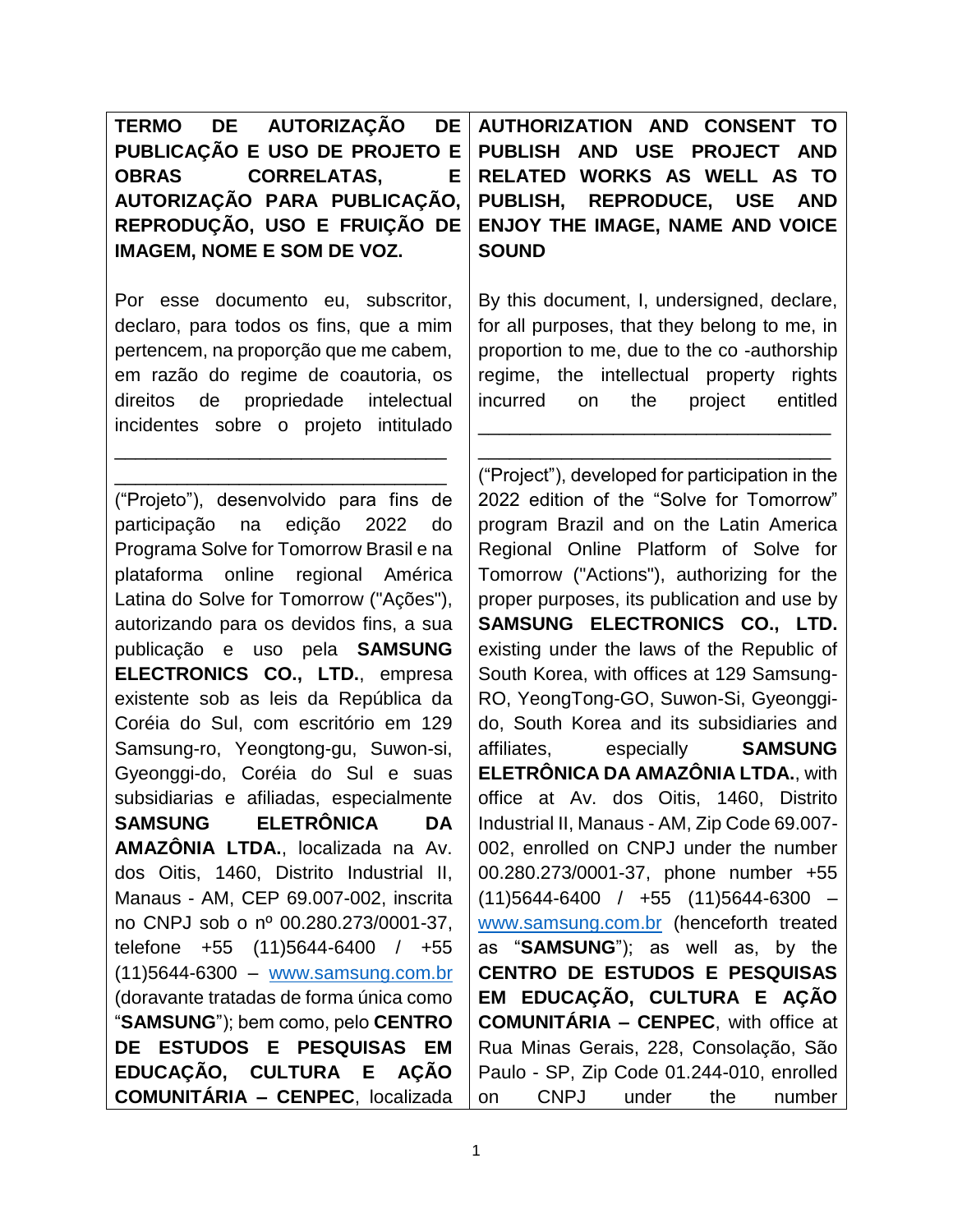| na Rua Minas Gerais, 228, Consolação,<br>São Paulo - SP, CEP 01.244-010, inscrita | 57.395.287/0001-13, phone number +55<br>(11) 2132-9000 - www.cenpec.org.br |
|-----------------------------------------------------------------------------------|----------------------------------------------------------------------------|
| no CNPJ sob o nº 57.395.287/0001-13,                                              | (henceforth treated as "CENPEC"), refer to                                 |
| telefone<br>+55 (11)2132-9000                                                     | the number of uses, and can be conveyed                                    |
| www.cenpec.org.br (doravante tratado                                              | on all existing media and platforms,                                       |
| como "CENPEC"), gratuitamente e em                                                | including, without limitation: open TV,                                    |
| caráter definitivo, de forma irrevogável e                                        | closed, subscription, as well as other forms                               |
| irretratável, sem nenhuma limitação                                               | of conditioned access (Free VOD, AVOD,                                     |
| territorial ou no que se refira ao número                                         | TVOD, SVOD, Pay-Per-View), internet and                                    |
| de utilizações, podendo ser veiculado em                                          | alternative media in general, including                                    |
| mídias e<br>plataformas<br>todas<br>as                                            | social networks, internal dissemination,                                   |
| atualmente existentes, incluindo, sem                                             | festivals and events, printed, electronic and                              |
| limitação: TV Aberta, Fechada, Por                                                | audiovisual media.                                                         |
| Assinatura, bem como outras formas de                                             |                                                                            |
| acesso condicionado (Free VOD, AVOD,                                              |                                                                            |
| TVOD, SVOD, Pay-Per-View), internet e                                             |                                                                            |
| mídias alternativas em geral, incluindo                                           |                                                                            |
| redes<br>sociais, divulgação interna,                                             |                                                                            |
| festivais e eventos, mídia impressa,                                              |                                                                            |
| eletrônica e audiovisual.                                                         |                                                                            |
|                                                                                   |                                                                            |
|                                                                                   |                                                                            |
| As utilizações acima descritas serão sem                                          | The uses described above will be non-profit                                |
| lucrativos<br>terão<br>caráter<br>fins<br>$\mathbf e$                             | will<br>exclusively<br>and<br>be<br>institutional,                         |
| exclusivamente institucional, educativo ou                                        | educational or awareness in favor from                                     |
| de conscientização em prol da infância. A                                         | childhood. The same authorization will also                                |
| mesma autorização também atingirá toda                                            | reach any work related to the project, for the                             |
| e qualquer obra correlata ao Projeto, para                                        | same purposes, in the same territories and                                 |
| veiculação/utilização com as mesmas                                               | media aforementioned.                                                      |
| finalidades, nos mesmos territórios e                                             |                                                                            |
| mídias supramencionados                                                           |                                                                            |
|                                                                                   |                                                                            |
| Declaro, ainda, que em virtude desta                                              | also declare that by virtue of this<br>L                                   |
| autorização, a SAMSUNG e o CENPEC                                                 | authorization, SAMSUNG and the CENPEC                                      |
| não possuem qualquer responsabilidade                                             | cannot be considered liable for any rights -                               |
| por eventuais direitos - patrimoniais e                                           | patrimonial and moral- which may be                                        |
| morais - que porventura venham a ser                                              | claimed by third parties, in the present or                                |
| pleiteados por terceiros, no presente ou                                          | future, in court or outside, and I undertake                               |
| no futuro, em juízo ou fora dele,                                                 | the obligation to proceed and afford all the                               |
| obrigando-me a proceder e arcar com<br>todos os encargos necessários a uma        | necessary charges for an effective defense                                 |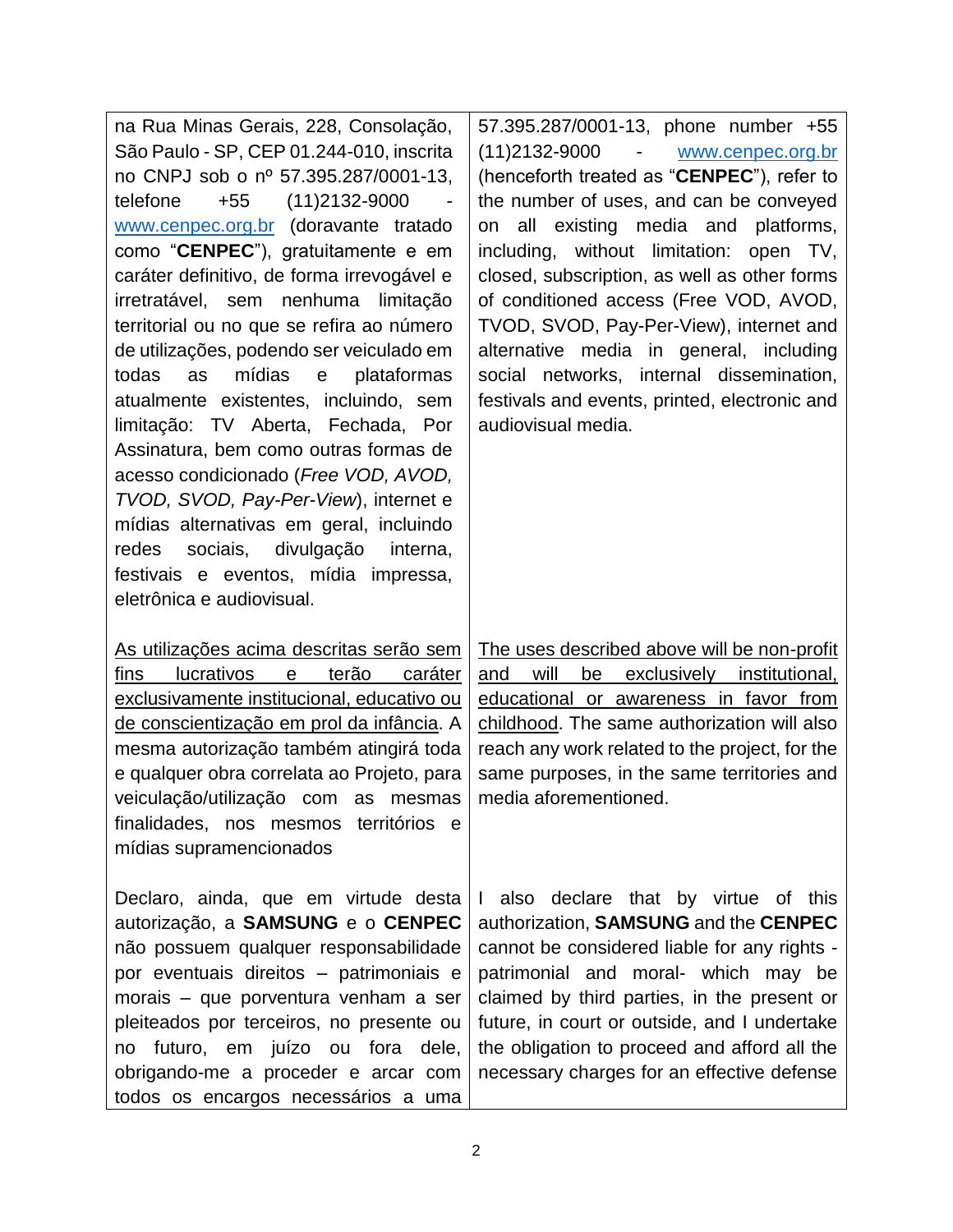|                        |  | eficaz defesa, caso tal procedimento of both companies if such a procedure is |           |  |  |  |
|------------------------|--|-------------------------------------------------------------------------------|-----------|--|--|--|
| venha a ser necessário |  |                                                                               | necessary |  |  |  |

Por fim, autorizo, de forma gratuita, a utilização da minha imagem, voz, nome e demais características físicas (doravante apenas "Imagem") captados pela **SAMSUNG** e/ou pelo **CENPEC** durante a minha participação na Ação. Dessa forma, autorizo a **SAMSUNG** e/ou o **CENPEC** a fotografar, filmar, gravar, captar e/ou de qualquer outra forma fixar e utilizar todos os elementos da minha Imagem associados à Ação, para exibição no Brasil e/ou em qualquer outro país do mundo. Ainda, concordo e reconheço que a **SAMSUNG** e/ou o **CENPEC** poderão incorporar, transmitir, distribuir, reutilizar, publicar, republicar, fazer cortes, montagens, alterar e/ou editar minha Imagem e/ou fazer uso de quaisquer outros recursos técnicos que se façam necessários para a finalização dos materiais de divulgação das Ações e suas respectivas transmissões, de acordo com os critérios exclusivos da **SAMSUNG** e/ou do **CENPEC**.

As autorizações concedidas no âmbito do presente Termo perdurarão pelo prazo de 30 (trinta) anos contados da primeira exibição pública do Projeto ou da minha Imagem, o que ocorrer primeiro, sendo certo que minha Imagem e o Projeto poderão ser mantidos nos arquivos e base de dados da **SAMSUNG** e do **CENPEC**  por prazo indeterminado, podendo ser utilizados por prazo indeterminado para fins históricos.

Finally, I authorize, free of charge, the use of my image, voice, name and other physical characteristics (henceforth only "image") captured by **SAMSUNG** and/or **CENPEC** during my participation in the action. Thus, I authorize **SAMSUNG** and/or the **CENPEC** to photograph, shoot, record, capture and/or by any other way to fix and use all the elements of my image associated with action, for display in Brazil and/or any other country of the world. Also, I agree and recognize that **SAMSUNG** and/or the **CENPEC** may incorporate, transmit, distribute, reuse, publish, republish, make cuts, assemblies, change and/or edit my image and/or make use of any other technical resources that are necessary to finish the materials of disclosure of the Actions and its transmissions, in accordance with the exclusive criteria of **SAMSUNG** and/or the **CENPEC**.

The authorizations granted under this document will last for a period of 30 (thirty) years from the first public exhibition of the Project or my image, which happens first, and my image and the Project may be kept in the files and database of **SAMSUNG** and the **CENPEC** for an indefinite period and may be used for an indefinite period for historical purposes.